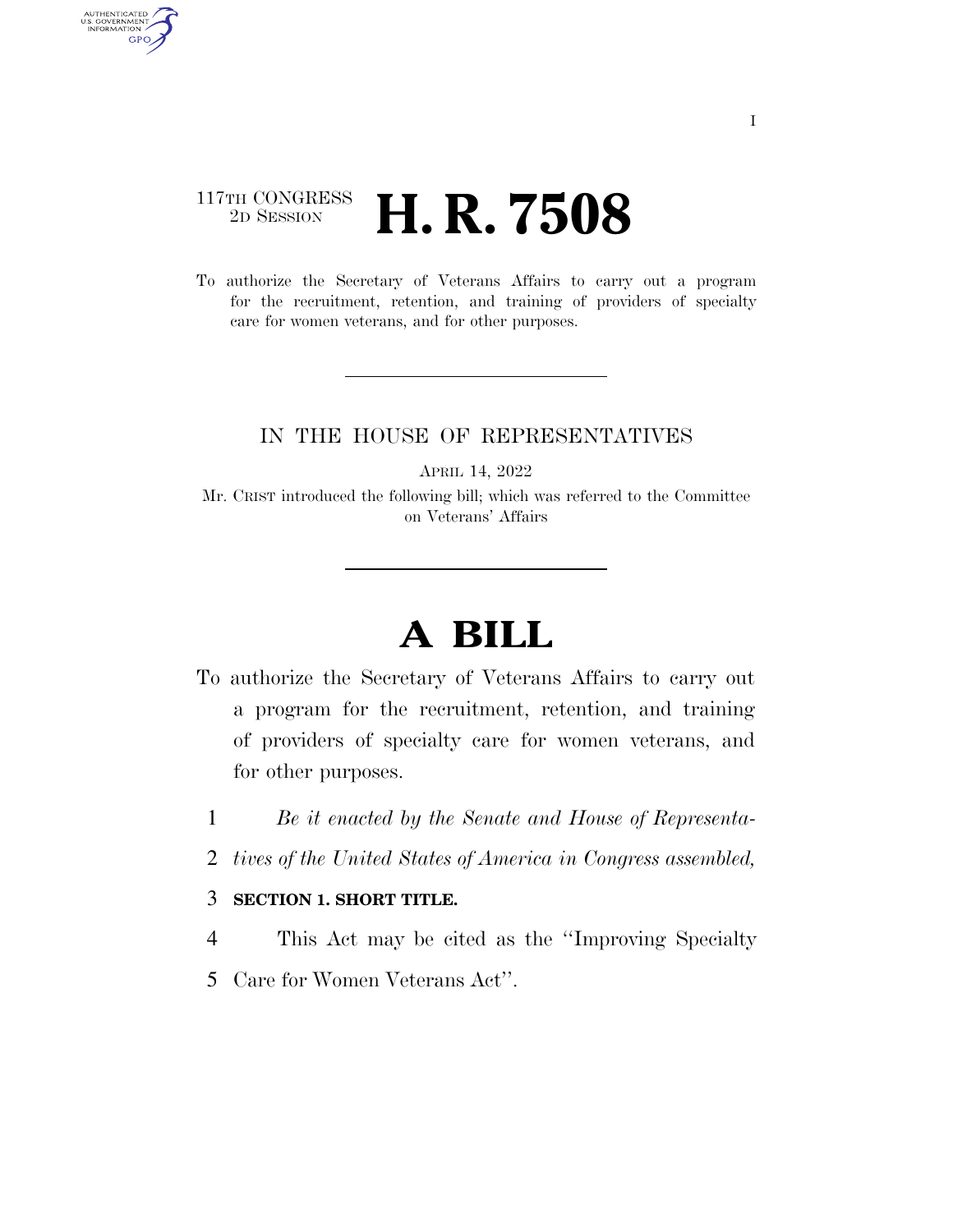## **SEC. 2. AUTHORITY FOR DEPARTMENT OF VETERANS AF- FAIRS PROGRAM ON RECRUITMENT, RETEN- TION, AND TRAINING OF SPECIALTY CARE PROVIDERS FOR WOMEN VETERANS.**  (a) IN GENERAL.—The Secretary of Veterans Affairs

 may carry out a program, including a pilot program, for the recruitment, retention, and training of providers of specialty care for former members of the Armed Forces who are women.

 (b) PARTICIPANTS.—Participation in a program under subsection (a) shall be available to the following: (1) Individuals serving in a medical internship or residency program.

 (2) Nurses and physicians who are covered pro-viders.

 (c) SPECIALTY CARE AREAS; INCENTIVES FOR RE- CRUITMENT.—In carrying out a program under subsection (a), the Secretary may—

 (1) target for recruitment individuals with ex- pertise in such specialty care areas as the Secretary may determine appropriate for purposes of the pro-gram; and

 (2) offer to individuals targeted for recruitment under the program such incentives as the Secretary determines appropriate to facilitate the recruitment and retention of such individuals, including mone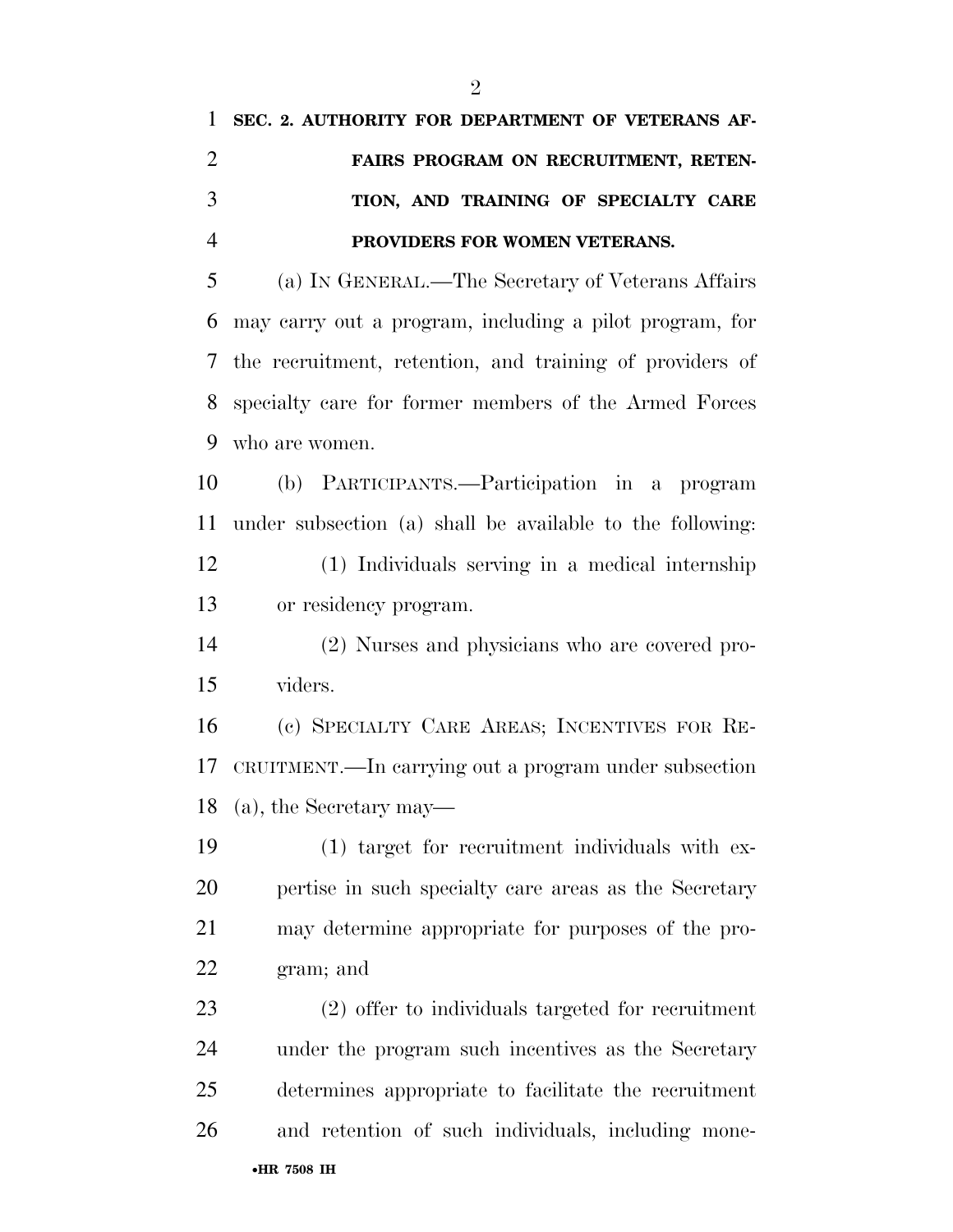tary incentives and incentives relating to the reduc-2 tion of education debt under the Education Debt Re- duction program authorized under section 7681 of 4 title 38, United States Code.

(d) TRAINING AND SUPPORT FOR PROVIDERS.—

 (1) TRAINING AND SUPPORT.—In carrying out a program under subsection (a), the Secretary shall furnish to each individual recruited under the pro- gram such training and support as the Secretary de- termines necessary with respect to the unique needs of women veterans, including with respect to mental and behavioral health conditions relating to the serv-ice of women veterans in the Armed Forces.

 (2) CONTRACTS WITH NON-DEPARTMENT ENTI- TIES.—The Secretary may only enter into a contract with a non-Department entity for such entity to pro- vide training or support under paragraph (1) if, not later than 30 days after the date on which the Sec- retary enters into the contract, the Secretary sub- mits to the Committees on Veterans Affairs of the House of Representatives and the Senate a notifica-tion regarding the contract.

 (e) RELATIONSHIP TO APPOINTMENT SCHED-ULING.—The Secretary shall—